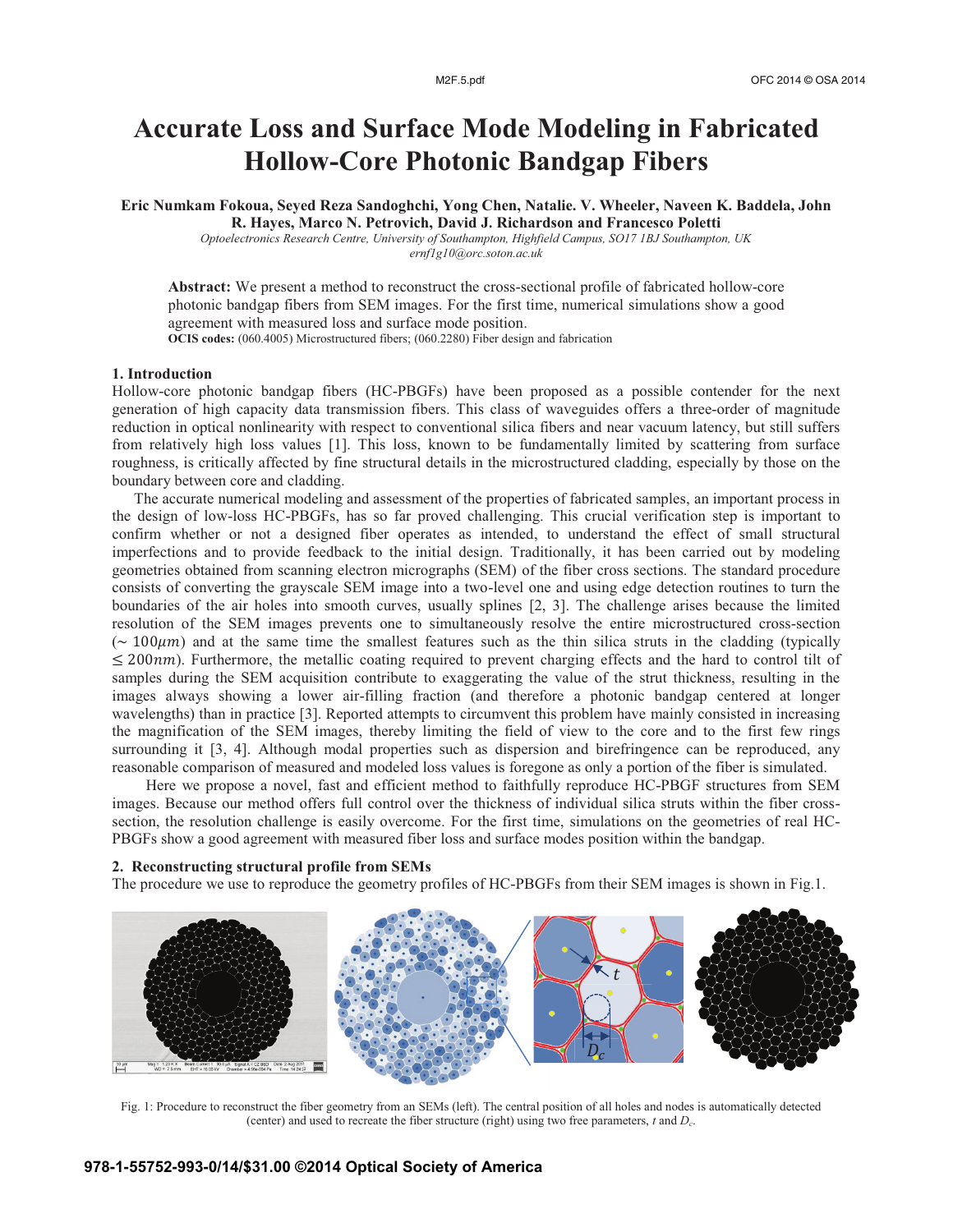First we filter and convert the grayscale image into a binary black and white one. At this stage, each air hole can be identified and its center of mass accurately located by using simple image processing routines (e.g. in MATLAB). We then apply a dilation to each air hole with a structural element appropriately chosen so that all the air holes are merged together. This leaves the interstitials nodes as isolated objects, the center of mass of which can be also accurately located. Once the position of the center of each air hole and interstitial node is found, a hexagon (or pentagon) is built around each air hole by finding the six (or five) closest nodes to its center. Each edge of the hexagon (pentagon) is then moved closer to the hole's center by a distance corresponding to half the desired strut thickness *t*, which in this model is a free parameter. The second free parameter is  $D<sub>c</sub>$  the fillet diameter used to round the corners of the resulting hole (Fig.1). A good estimate of these two parameters can be obtained from averaging measurements on highly magnified portions of the cross section, adjusted by the estimated coating thickness. Alternatively a mass-conservation model predicting the evolution of second-stage preforms into fibers can be used [5]. The freedom to create struts of arbitrary thickness allows one to generate geometries better matching the actual fiber, avoiding the limitation posed by the finite SEM resolution. Note that since no nodes lay beyond the outermost ring of air holes, this final ring is not reproduced in the final geometry. Nonetheless, its omission has very little effect on the fiber's confinement loss which remains negligible, while scattering and absorption loss are largely unaffected. To make the generated structure even more similar to that of the real fiber, we apply mass conservation to each silica strut. Struts with lengths corresponding to the average strut length are made of thickness *t*, while longer and shorter are made thinner and thicker, respectively, by imposing their thickness to be inversely proportional to their length. This is particularly important for the struts on the core boundary, the thickness of which determines whether or not surface modes are supported within the photonic bandgap [6].

### **3. Results and discussion**

We have used the method described above to model the optical properties of several fabricated fiber samples. Figure 2 shows simulation results for two fibers drawn from similar preforms, but scaled to operate around 1.55μm and 2.0μm respectively.



Fig. 2: Comparison between simulation results and measurements for a fiber operating: (A) around 1.55um and (B) near 2um. The inset in the central figures is a modal effective index map showing the multiple surface modes crossing the air guide mode (red curve). The simulated loss in the figures on the right is calculated as the sum of scattering and confinement loss contributions.

Fiber A, drawn to operate near 1.55 $\mu$ m, has average hole-to-hole spacing, strut thickness and average fillet diameter of  $\Lambda = 4.02 \mu m$ ,  $t = 100 \text{nm}$  and  $D_c = 0.5 \Lambda$ , respectively. Fiber B made to operate around  $2 \mu m$  has average parameters  $\Lambda = 5.3 \mu m$ ,  $t = 120 \text{nm}$  and  $D_c = 0.45 \Lambda$ . As can be observed from the plots of Fig 2, the simulated and measured photonic bandgaps are in good agreement. More importantly, the surface modes positions within the bandgap match pretty accurately the measurements, with a large group of them guided at center bandgap. This arises from the fact that the preforms employed had a thin core tube, thus making the strut edge on the core boundary thicker than those in the cladding [6]. The wider surface mode affected region observed in real fibers could arise from small longitudinal variations of the structure.

 At these wavelengths the loss is dominated by scattering from surface roughness, since the incorporation of seven rings of air holes outside the core limits leakage loss to negligible values [7]. Simulations on numerous fibers